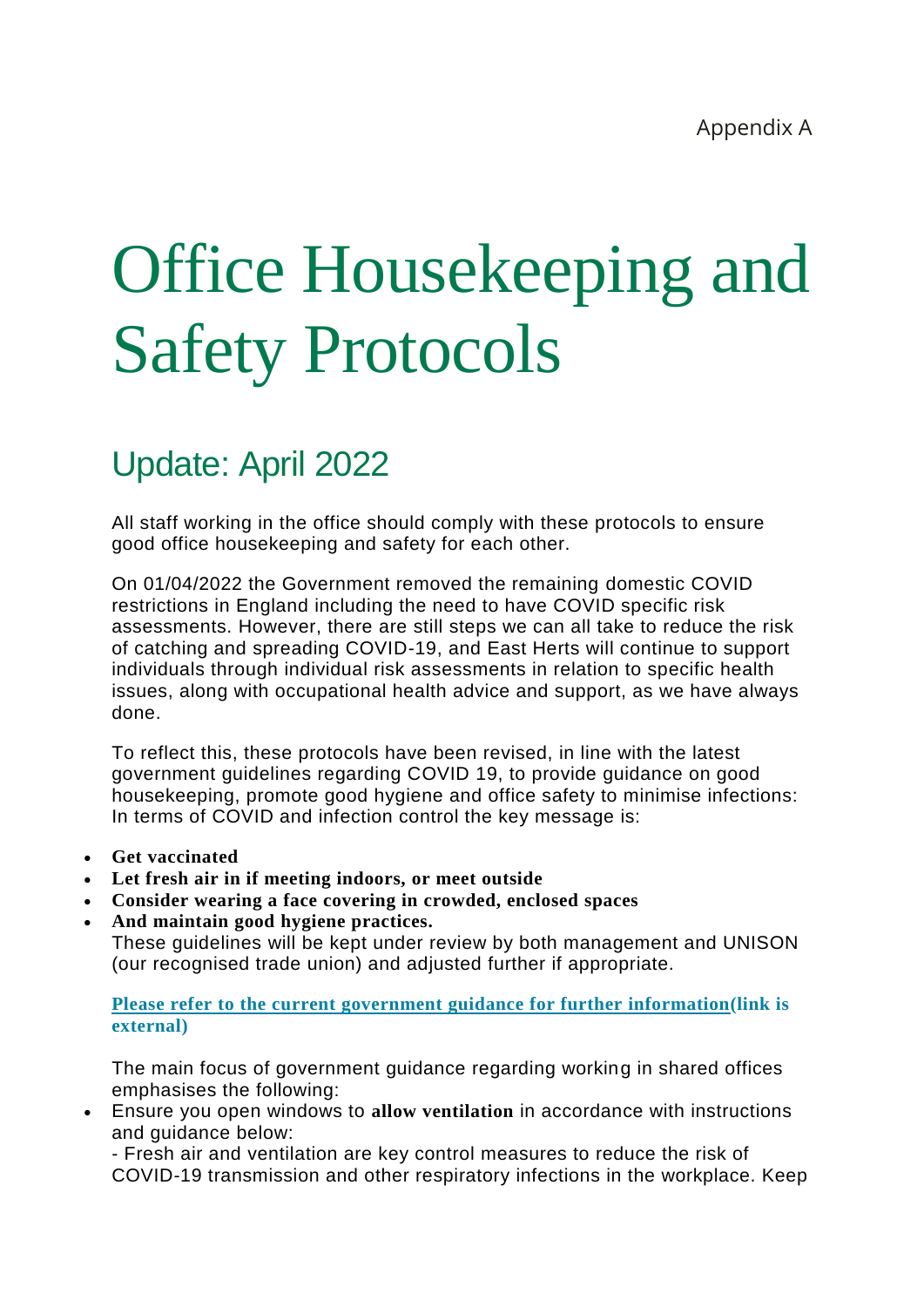vents open and regularly open windows especially in spaces that are shared with other people. Opening windows (and sometimes doors as well) intermittently, for example for 10 minutes every hour, can be effective at reducing the risk from virus in the air.

(Windows have been signed to remind you to routinely open windows.)

**Wash your hands and sanitise regularly:**

- By maintaining good hand hygiene this removes the need to wipe shared equipment e.g. in the kitchen providing you wash your hands or sanitise hands first. You should wash your hands with soap and hot water for at least 20 seconds regularly throughout the day and also make use of the hand sanitiser available if appropriate.

 Also use **hard surface wipes to clean down surfaces** and the workstation you are using before and after use.

It is everyone's responsibility to adhere to these protocols, if you see somebody not following the protocols please remind them of how to follow these protocols. Remember we are one team and should support our colleagues. If you have ongoing concerns regarding adherence to these protocols, please raise these with your line manager or the employee's line manager and/or inform **@Geoff [Hayden](https://myeastherts.invotra.com/users/geoff-hayden)** (as the constant officer on site each day) so that further action can be considered.

#### **Testing:**

The requirement to undertake regular Lateral Flow Testing (LFT) has been removed, track and trace has ceased and testing kits are no longer being provided freely by Government (except to some people in vulnerable categories – see Government guidance for more details).

The revised guidance advises that an individual can choose to take a test when they have symptoms to confirm these as COVID, but this is no longer a statutory requirement.

Therefore, in-line with Government guidance, East Herts do not require staff to test twice a week.

H&S and HR maintain a small supply of LFT kits and these will only be given out, on a limited basis, to select staff to confirm them as negative before visiting vulnerable people in their homes (face masks are also still encouraged in these circumstances).

#### **Reporting Absence:**

The main point to remember is that if you are unwell you should report in as sick and discuss working arrangements in your absence with your Manager – as per the Absence Management Policy Section 9: *Employees must contact their manager by telephone before 9.00am if they are absent from work due to sickness, injury or any other health problem on every day of absence for the first 7 days of absence (employees should not text in or e-mail so they can discuss their absence and arrangements required in their absence).*

If you are unwell but feel well enough to work from home (or if working from home will prevent further spreading of any infection and your manager can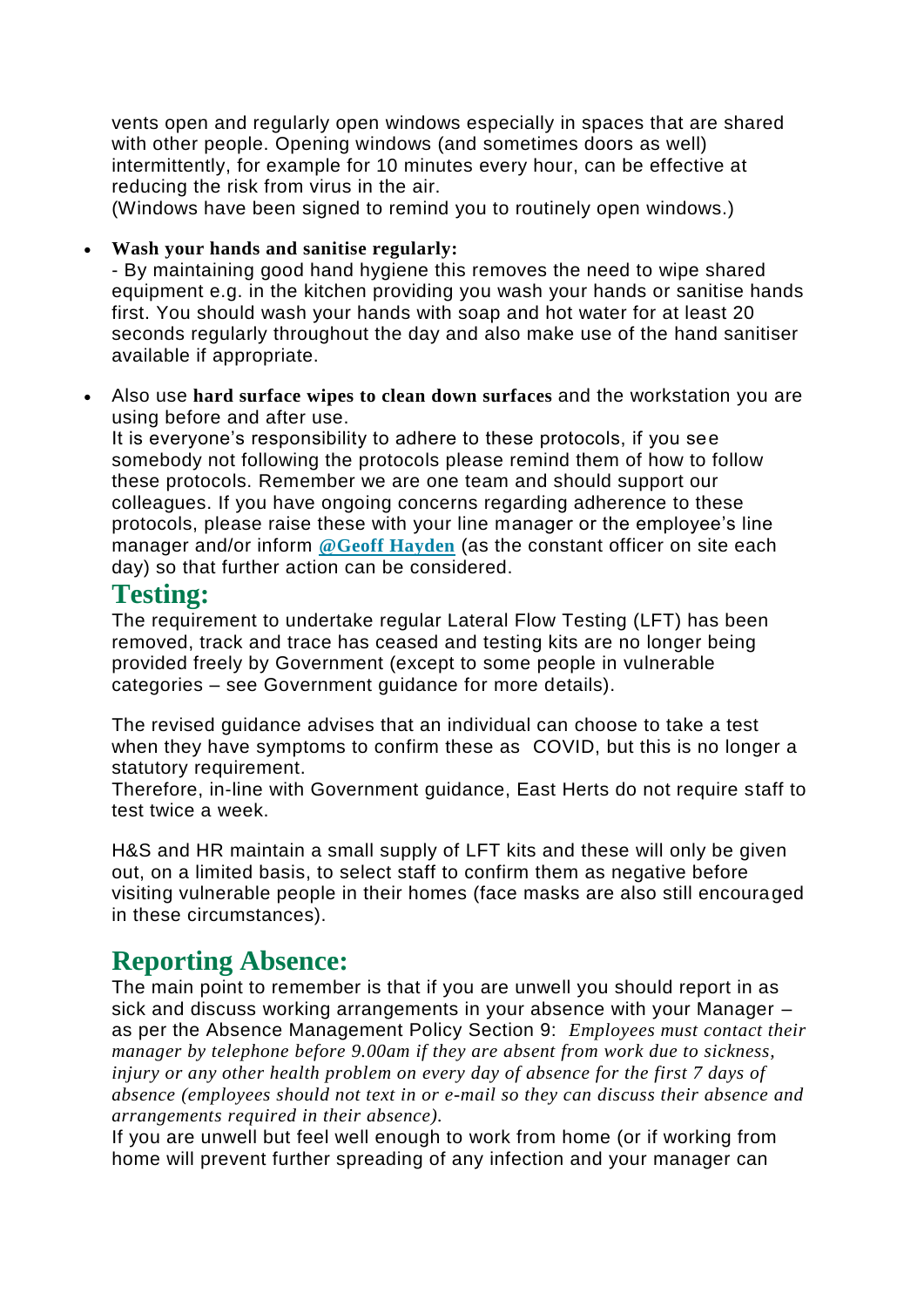support this), then this can be agreed as a temporary measure. However, it must be kept to minimum and only be an ad hoc arrangement.

Staff are encouraged to rest and recover as appropriate - you can return to work and your normal routine if your symptoms have gone, or if the only symptoms you have are a cough or anosmia (loss of smell), which can last for several weeks. You are expected to maintain your home and office split arrangements as agreed in your individual Blended Working Offer.

## **Access to the office:**

**This will continue to be based on the desk booking system to allow hot desking but in line with guidance the current desk spacing will return to normal.**

- When you come into the office you must book a desk beforehand using the Skedda Desk Booking System.
- You should not come into the office if you have not booked a desk.
- The Skedda booking system will be used to routinely monitor that those employees in the building have booked a desk.
- Please park in your normal parking zone in line with your rota.
- Staff can choose to wear a face mask in the building or in meeting rooms if they wish to.
- Remember to clean your workstation before and after use.

Social distancing guidance no longer applies and the council will be repurposing desks to create a more flexible workspace and allow the potential for tenants to be taken on to support required savings. You should continue using the Skedda Desk Booking System as outlined above. A workstation must only be used by the individual who has booked it in advance using the Skedda desk booking system. You may use different workstations on different days.

If a workstation needs to be shared due to specialist equipment or a program attached to that computer, the workstation should be wiped by the user before and after use.

# **Shared Office Equipment e.g. printers, scanners and stationery:**

- By maintaining good hand hygiene, you do not need to wipe down shared equipment but wipes will continue to be provided so employees can use them.
- Try to only use the equipment in your own work areas to reduce cross use.
- If you require more wipes or sanitiser please email the FM Helpdesk who will arrange for the Caretakers to supply them.

#### **Meetings:**

- Keep meeting rooms well ventilated and remember to close the windows after the meeting
- Please maintain good hygiene standards wash or sanitise hands before meetings and wipe down any shared equipment before and after use.